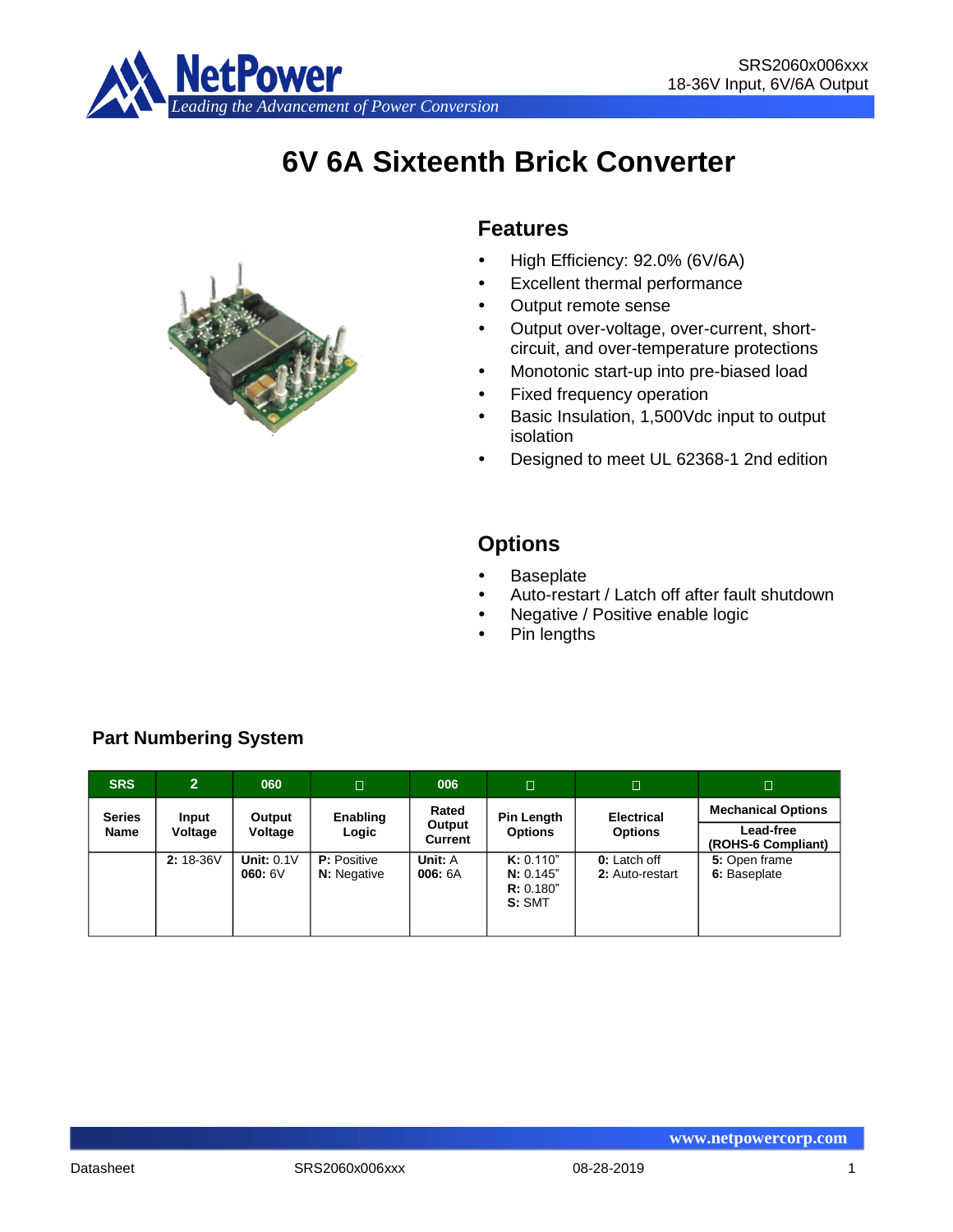

## **Absolute Maximum Rating**

Excessive stresses over these absolute maximum ratings can cause permanent damage to the converter. Operation should be limited to the conditions outlined under the Electrical Specification Section.

| <b>Parameter</b>                                                             | Min    | <b>Max</b> | Unit |
|------------------------------------------------------------------------------|--------|------------|------|
| Input Voltage (continuous)                                                   | $-0.5$ | 40         | Vdc  |
| Input Voltage (< 100ms, operating)                                           |        | 50         | Vdc  |
| Input Voltage (continuous, non-operating)                                    |        | 50         | Vdc  |
| <b>Operating Ambient Temperature</b><br>(See Thermal Considerations section) | $-40$  | $85*$      | °С   |
| Storage Temperature                                                          | -55    | 125        | °С   |

*\*Derating curves provided in this datasheet end at 85ºC ambient temperature. Operation above 85ºC ambient temperature is allowed provided the temperatures of the key components or the baseplate do not exceed the limit stated in the Thermal Considerations section.*

## **Electrical Specifications**

These specifications are valid over the converter's full range of input voltage, resistive load, and temperature unless noted otherwise.

#### **Input Specifications**

| <b>Parameter</b>                                                                         | <b>Min</b>               | <b>Typical</b> | <b>Max</b> | Unit       |
|------------------------------------------------------------------------------------------|--------------------------|----------------|------------|------------|
| Input Voltage                                                                            | 18                       | 24             | 36         | <b>Vdc</b> |
| Input Current                                                                            | $\overline{\phantom{0}}$ |                | 5          | A          |
| Quiescent Input Current (typical Vin)                                                    | $\overline{\phantom{0}}$ | 75             | 100        | mA         |
| <b>Standby Input Current</b>                                                             |                          | 2              | 10         | mA         |
| Input Reflected-ripple Current, peak-to-peak<br>(5 Hz to 20 MHz, 12 µH source impedance) |                          | 20             |            | mA         |
| Input Turn-on Voltage Threshold                                                          | 16.5                     | 17             | 17.8       |            |
| Input Turn-off Voltage Threshold                                                         | 15                       | 15.5           | 16.5       |            |
| Input Voltage ON/OFF Control Hysteresis                                                  |                          | 1.5            |            |            |

#### **Output Specifications**

| <b>Parameter</b>                                                                                                                                                                                | Min      | <b>Typical</b>      | <b>Max</b> | Unit           |
|-------------------------------------------------------------------------------------------------------------------------------------------------------------------------------------------------|----------|---------------------|------------|----------------|
| Output Voltage Set Point<br>(typical Vin; full load; $Ta = 25^{\circ}C$ )                                                                                                                       |          | 6.0                 |            | V              |
| Output Voltage Set Point Accuracy<br>(typical Vin; full load; $Ta = 25^{\circ}C$ )                                                                                                              | $-1.5$   |                     | $+1.5$     | %Vo            |
| Output Voltage Set Point Accuracy (over all conditions)                                                                                                                                         | -3       |                     | $+3$       | %Vo            |
| <b>Output Regulation:</b><br>Line Regulation (full range input voltage, 1/2 full load)<br>Load Regulation(full range load, typical Vin)<br>Temperature (Ta = -40 $\degree$ C to 85 $\degree$ C) |          | 0.05<br>0.05<br>0.1 | 0.2<br>0.2 | %Vo            |
| Output Ripple and Noise Voltage<br><b>RMS</b><br>Peak-to-peak (5 Hz to 20 MHz bandwidth, typical Vin)                                                                                           |          |                     | 50<br>130  | mVrms<br>mVp-p |
| <b>Output Current</b>                                                                                                                                                                           | $\Omega$ |                     | 6          | A              |
| <b>Output Power</b>                                                                                                                                                                             | 0        |                     | 36         | W              |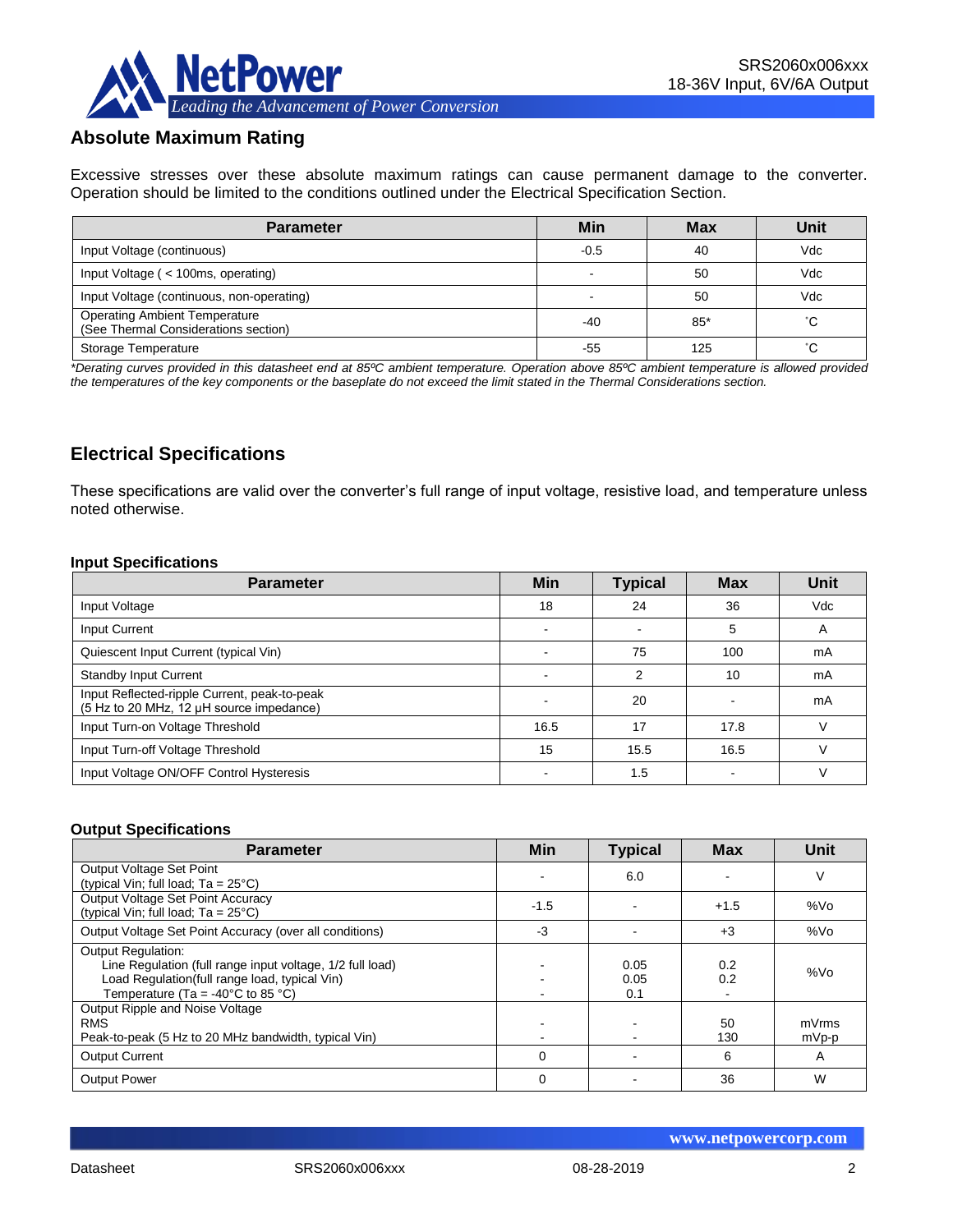

## **Output Specifications (Continued)**

| <b>Parameter</b>                                                                                                                                                                                                                                                  | Min            | <b>Typical</b> | <b>Max</b> | <b>Unit</b>      |
|-------------------------------------------------------------------------------------------------------------------------------------------------------------------------------------------------------------------------------------------------------------------|----------------|----------------|------------|------------------|
| Efficiency<br>(typical Vin; full load; Ta = 25°C)                                                                                                                                                                                                                 |                | 92.0           |            | $\%$             |
| <b>Output Ripple Frequency</b>                                                                                                                                                                                                                                    | 230            | 250            | 270        | kHz              |
| <b>External Load Capacitance</b>                                                                                                                                                                                                                                  |                |                | 4,000      | μF               |
| Startup Delay, duration from enabling signal to Vo reaches 10% of its set<br>point.<br>(typical Vin; full load; $Ta = 25^{\circ}C$ )                                                                                                                              |                | 7              |            | ms               |
| Startup Time, duration for Vo to rise from 10% of its set point to within its<br>regulation band.<br>(typical Vin; full load; $Ta = 25^{\circ}C$ )                                                                                                                |                | 11             |            | ms               |
| Output Over Current Protection Set Point (full load)                                                                                                                                                                                                              | 110            | 120            | 150        | $\%$             |
| Output Over Voltage Protection Set Point (typical Vo)                                                                                                                                                                                                             | 115            | 125            | 145        | $\%$             |
| Output Trim Range in % of typical Vo                                                                                                                                                                                                                              | 80             |                | 110        | $\%$             |
| Output Remote Sense Range in % of typical Vo                                                                                                                                                                                                                      | $\blacksquare$ |                | 10         | $\%$             |
| Dynamic Response<br>(typical Vin; Ta = $25^{\circ}$ C; load transient 0.1A/ $\mu$ s)<br>Load steps from 50% to 75% of full load:<br>Peak deviation<br>Settling time (within 10% band of Vo deviation)<br>Load step from 75% to 50% of full load<br>Peak deviation |                | 5<br>400<br>5  |            | %Vo<br>μs<br>%Vo |
| Settling time (within 10% band of Vo deviation)                                                                                                                                                                                                                   |                | 400            |            | μs               |

#### **General Specifications**

| <b>Parameter</b>                                                                                                | Min | <b>Typical</b> | <b>Max</b> | <b>Unit</b>  |
|-----------------------------------------------------------------------------------------------------------------|-----|----------------|------------|--------------|
| Remote Enable                                                                                                   |     |                |            |              |
| Logic Low:                                                                                                      |     |                |            |              |
| $ION/OFF = 1.0mA$                                                                                               | 0   | $\sim$         | 1.2        |              |
| $VON/OFF = 0.0V$                                                                                                |     |                | 1.0        | mA           |
| Logic High:                                                                                                     |     |                |            |              |
| $ION/OFF = 0.0UA$                                                                                               | 3.5 |                | 15         |              |
| Leakage Current                                                                                                 | ۰   | $\blacksquare$ | 50         | μA           |
| <b>Isolation Capacitance</b>                                                                                    |     | 1,200          |            | pF           |
| <b>Insulation Resistance</b>                                                                                    | 10  |                |            | $M\Omega$    |
| Calculated MTBF (Telecordia SR-332, 2011, Issue 3), full load, 40°C,<br>60% upper confidence level, typical Vin |     | 10.9           |            | $10^6$ -hour |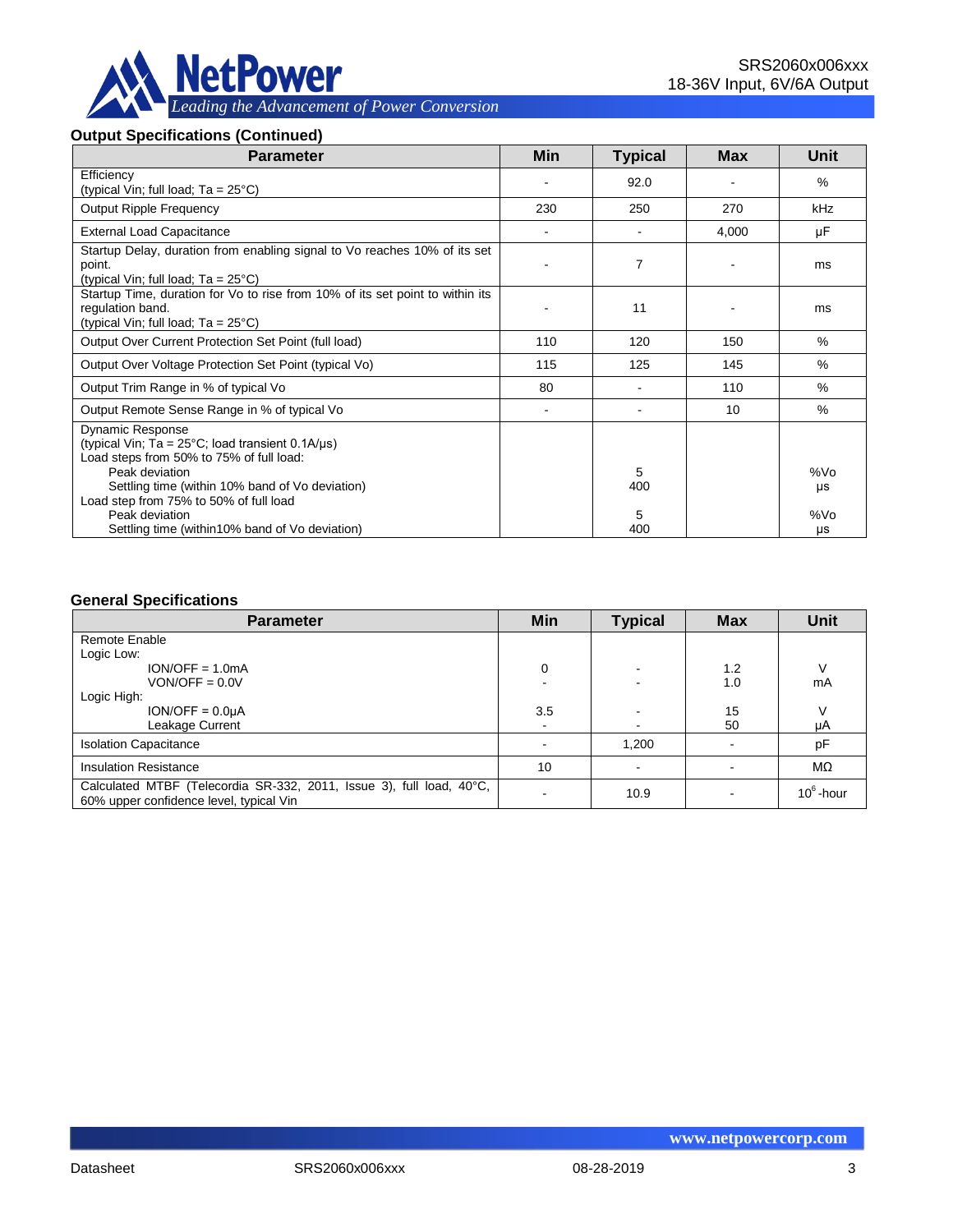

## **Characteristic Curves**

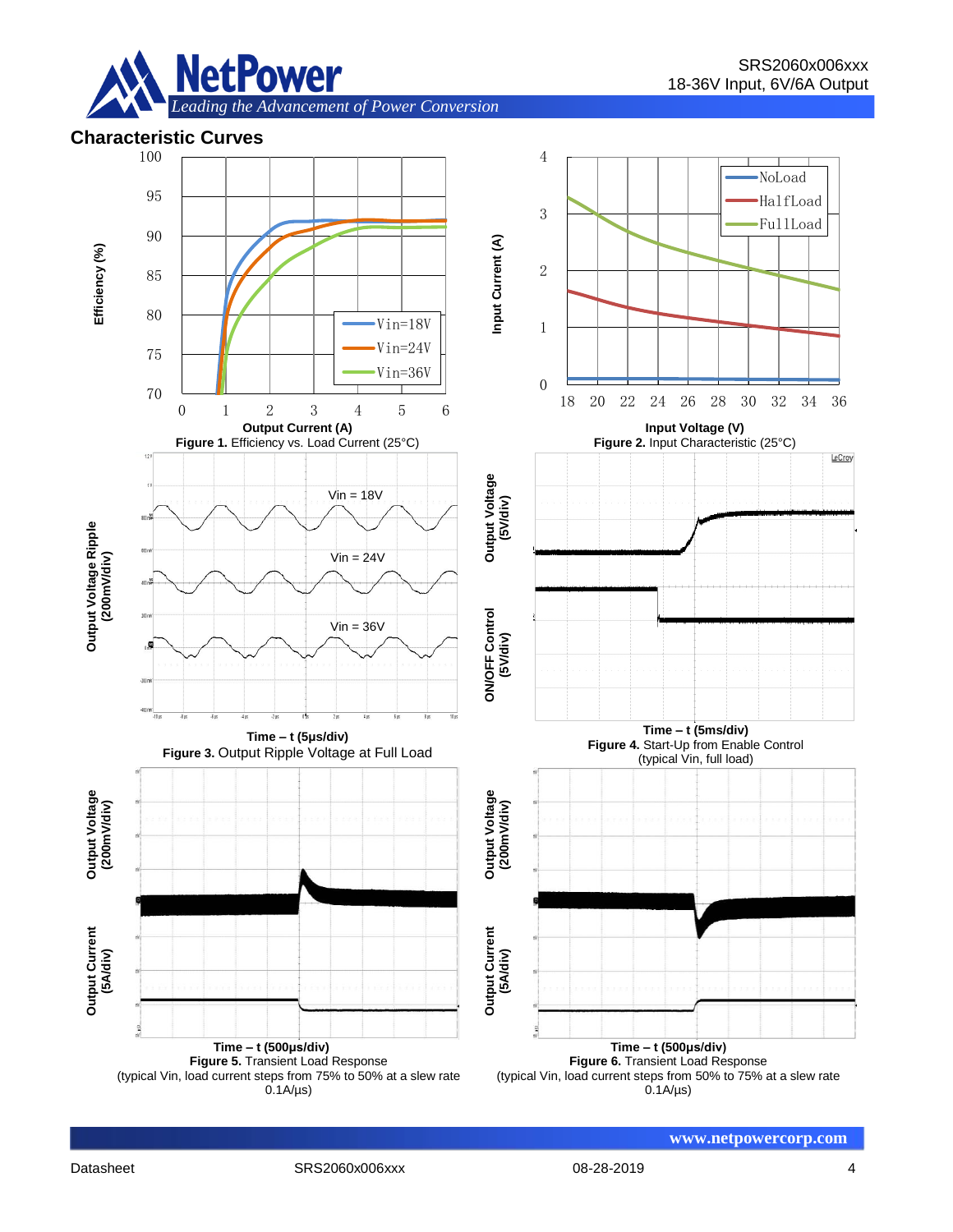



**Figure 7.** Current Derating Curve with Open Frame (Direction 3 (Ref. Figure 8); typical Vin, unit soldered onto a fixture board)





**Figure 8.** Thermal Image for Airflow Direction 3 (6A output, 55°C ambient, 200 LFM, typical Vin, open frame, unit soldered onto a fixture board)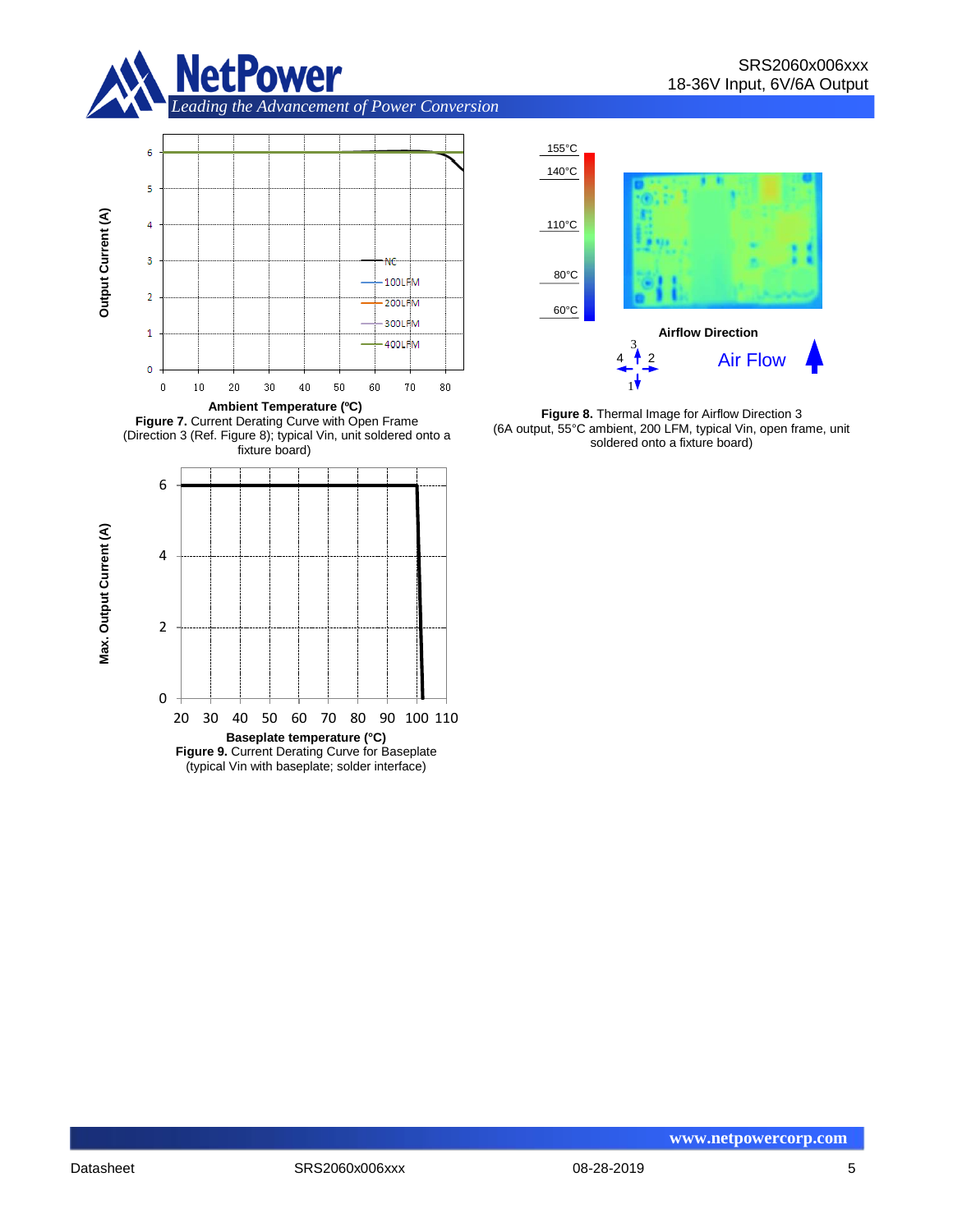

## **Feature Descriptions**

#### **Remote ON/OFF**

The converter can be turned on and off by changing the voltage between the ON/OFF pin and Vin(-). The SRS2 Series of converters are available with factory selectable positive logic and negative logic.

For the negative control logic, the converter is ON when the ON/OFF pin is at a logic low level and OFF when the ON/OFF pin is at a logic high level. For the positive control logic, the converter is ON when the ON/OFF pin is at a logic high level and OFF when the ON/OFF pin is at a logic low level.

With the internal pull-up circuitry, a simple external switch between the ON/OFF pin and Vin(-) can control the converter. A few example circuits for controlling the ON/OFF pin are shown in Figures 10, 11 and 12.

The logic low level is from 0V to 1.2V and the maximum switch current during logic low is 1mA. The external switch must be capable of maintaining a logic-low level while sinking up to this current. The maximum voltage at the ON/OFF pin generated by the converter internal circuitry is less than 15V. The maximum allowable leakage current is 50μA.



**Figure 10.** Opto Coupler Enable Circuit



**Figure 11.** Open Collector Enable Circuit



**Figure 12.** Direct Logic Drive

#### **Remote SENSE**

The remote SENSE pins are used to sense the voltage at the load point to accurately regulate the load voltage and eliminate the impact of the voltage drop in the power distribution path.

SENSE (+) and SENSE (-) pins should be connected between the points where voltage regulation is desired. The voltage between the SENSE pins and the output pins must not exceed the smaller of 0.5V or 10% of typical output voltage.

[Vout (+) - Vout (-)] - [SENSE (+) - SENSE (-)] <MIN {0.5V, 10%Vo}

When remote sense is not used, the SENSE pins should be connected to their corresponding output pins. If the SENSE pins are left floating, the converter will deliver an output voltage slightly higher than its specified typical output voltage. Since the OVP (output over-voltage protection) circuit senses the voltage across the output pins, the total voltage rise should not exceed the minimum OVP set point given in the Specifications table.

#### **Output Voltage Adjustment (Trim)**

The trim pin allows the user to adjust the output voltage set point. To increase the output voltage, an external resistor is connected between the TRIM pin and SENSE(+). To decrease the output voltage, an external resistor is connected between the TRIM pin and SENSE(-). The output voltage trim range is 80% to 110% of the specified typical output voltage. ON/OFF<br>
(output over-voltage<br>
vin(-)<br>
vin(-)<br>
(output over-voltage across the<br>
should not exceed in the Specifications<br>
output Voltage Ad<br>
in the Specifications<br>
Output Voltage Ad<br>
Output Voltage Ad<br>
voltage set point. T<br>

The circuit configuration for trim down operation is shown in Figure 13. To decrease the output voltage, the value of the external resistor should be

$$
Rdown = (\frac{511}{\Delta} - 10.22)(k\Omega)
$$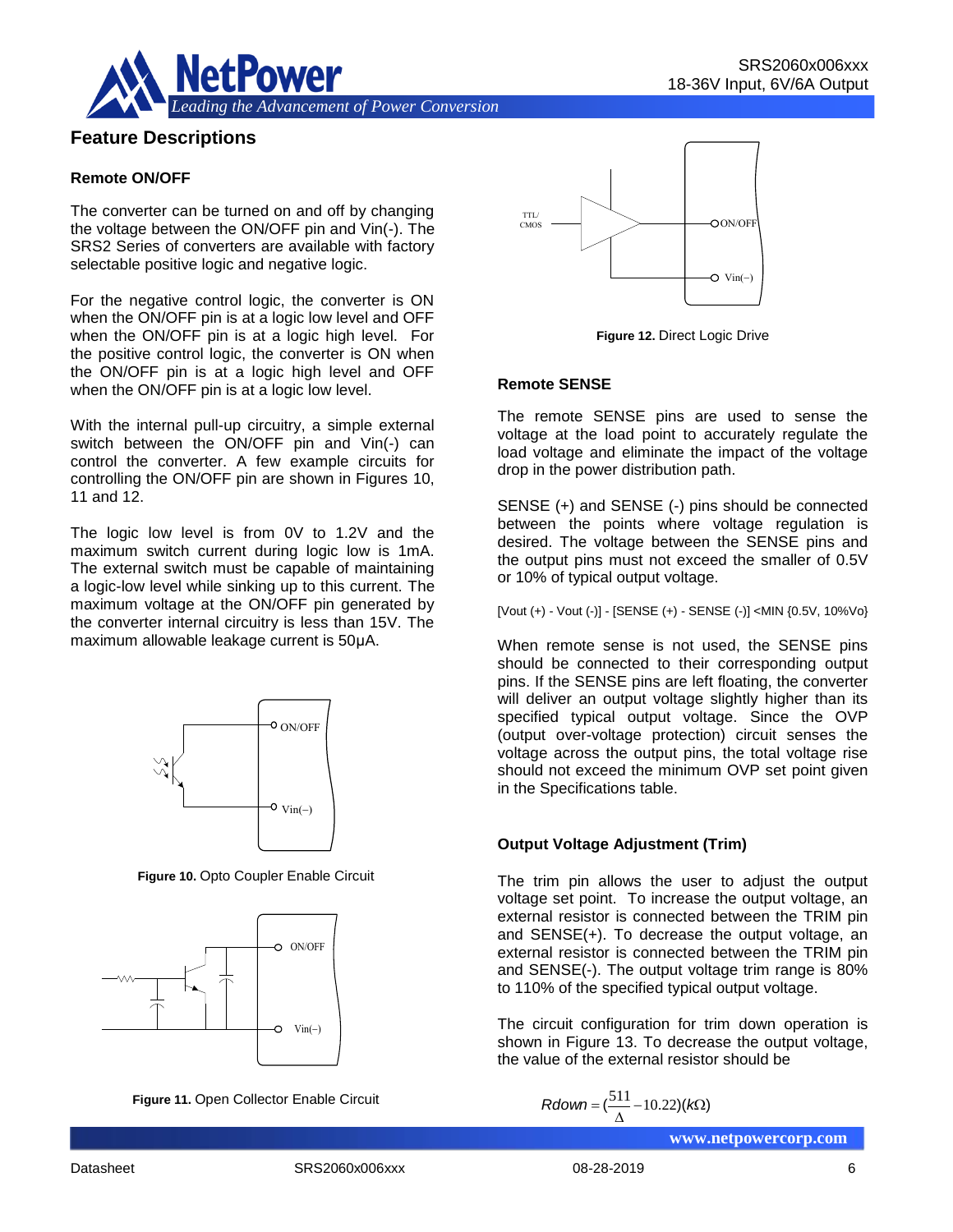

**Where** 

$$
\Delta = (\frac{|Vnom-Vadj|}{Vnom}) \times 100
$$

And

V*nom* = Typical Output Voltage V*adj* = Adjusted Output Voltage

The circuit configuration for trim up operation is shown in Figure 14. To increase the output voltage, the value of the resistor should be

$$
Rup = \left(\frac{5.11\text{Vol}(100 + \Delta)}{1.225\Delta} - \frac{511}{\Delta} - 10.22\right)(k\Omega)
$$

**Where** 

V*o* = Typical Output Voltage

As the output voltage at the converter output terminals are higher than the specified typical level when using the trim up and/or remote sense functions, it is important to make sure that the output power does not exceed the maximum power rating given in the Specifications table.



**Figure 13.**Circuit to Decrease Output Voltage



**Figure 14.**Circuit to Increase Output Voltage

#### **Input Under-Voltage Lockout**

This feature prevents the converter from starting until the input voltage reaches the turn-on voltage threshold, and keeps the converter running until the input voltage falls below the turn-off voltage threshold. Both turn-on and turn-off voltage thresholds are defined in the Input Specifications table. The hysteresis prevents oscillations.

#### **Output Over-Current Protection (OCP)**

This converter can be ordered in either latch-off or auto-restart version upon OCP, OVP, and OTP.

With the latch-off version, the converter will latch off when the load current exceeds the limit. The converter can be restarted by toggling the ON/OFF switch or recycling the input voltage.

With the auto-restart version, the converter will operate in a hiccup mode (repeatedly try to restart) until the cause of the over-current condition is cleared.

#### **Output Over-Voltage Protection (OVP)**

With the latch-off version, the converter will latch off when the output voltage exceeds the limit. The converter can be restarted by toggling the ON/OFF switch or recycling the input voltage.

With the auto-restart version, the converter will operate in a hiccup mode (repeatedly try to restart) until the cause of the over-voltage condition is cleared.

#### **Over Temperature Protection (OTP)**

With the latch-off version, the converter will shut down and latch off if an over-temperature condition is detected. The converter has a temperature sensor located at a carefully selected position, which represents the thermal condition of key components of the converter. The thermal shutdown circuit is designed to turn the converter off when the temperature at the sensor reaches 120°C. The module can be restarted by toggling the ON/OFF switch or recycling the input voltage.

With the auto-restart version, the converter will resume operation after the converter cools down.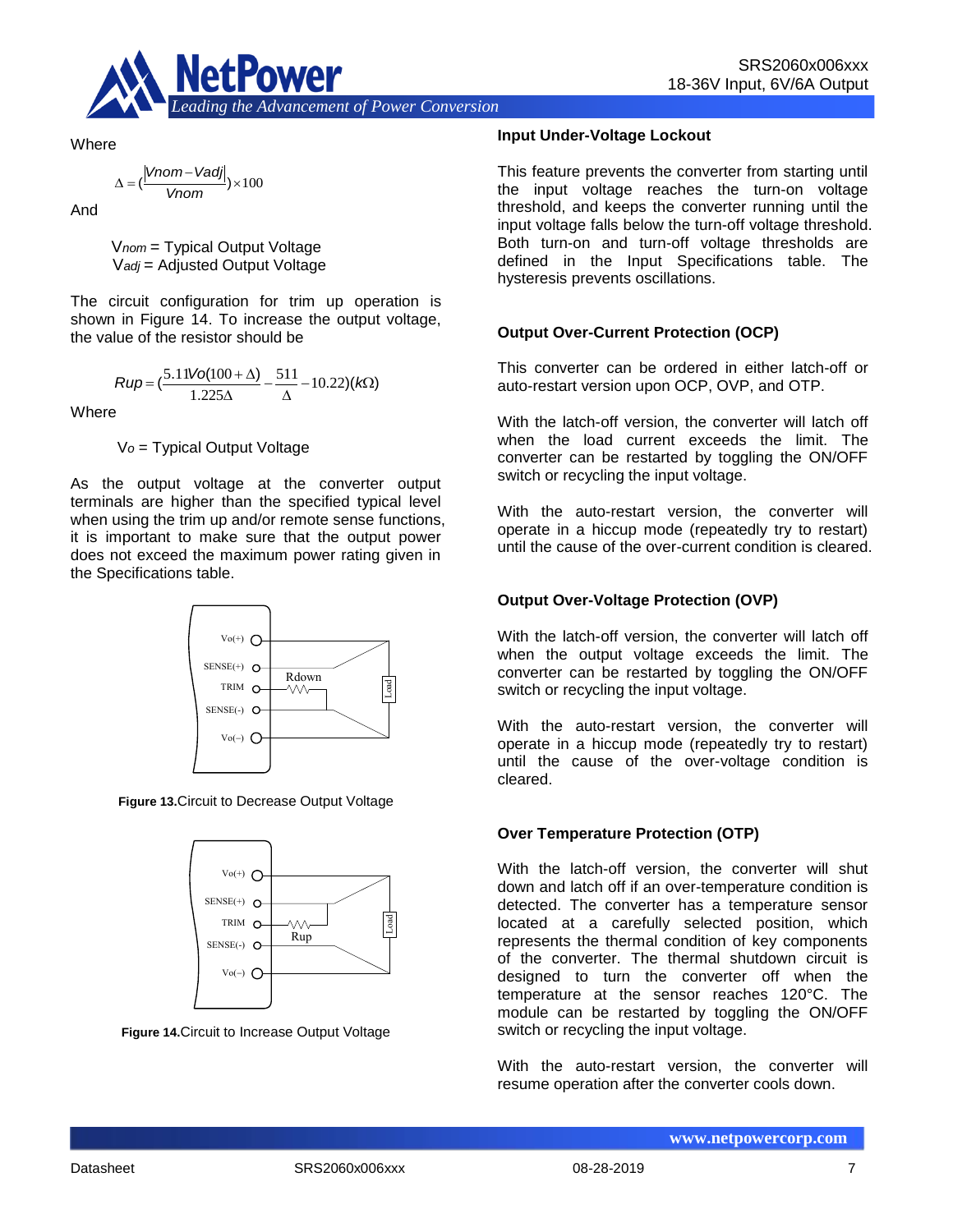

## **Design Considerations**

As with any DC/DC converter, the stability of the SRS2 converters may be compromised if the source impedance is too high or inductive. It's desirable to keep the input source ac-impedance as low as possible. Although the converters are designed to be stable without adding external input capacitors for typical source impedance, it is recommended to add 100  $\mu$ F low ESR electrolytic capacitors at the input of the converter for each 100W output power, which reduces the potential negative impact of the source impedance on the converter stability. These electrolytic capacitors should have sufficient RMS current rating over the operating temperature range.

The converter is designed to be stable without additional output capacitors. To further reduce the output voltage ripple or improve the transient response, additional output capacitors are often used in applications. When additional output capacitors are used, a combination of ceramic capacitors and tantalum/polymer capacitors shall be used to provide good filtering while assuring the stability of the converter.

## **Safety Considerations**

The SRS2 Series of converters is designed in accordance with EN 62368 Safety of Information Technology Equipment Including Electrical Equipment. The converters are designed to meet UL in both USA and Canada to meet the requirements in UL 62368, Safety of Information Technology Equipment and applicable Canadian Safety Requirement, and ULc 62368. Flammability ratings of the PWB and plastic components in the converter meet 94V-0.

To protect the converter and the system, an input line fuse is highly recommended on the un-grounded input end.

## **Thermal Considerations**

The SRS2 Series of converters can operate in various thermal environments. Due to the high efficiency and optimal heat distribution, these converters exhibit excellent thermal performance.

The maximum allowable output power of any power

converter is usually determined by the electrical design and the maximum operating temperature of its components. The SRS2 Series of converters have been tested comprehensively under various conditions to generate the derating curves with the consideration for long term reliability.

The thermal derating curves are highly influenced by the test conditions. One of the critical variables is the interface method between the converter and the test fixture board. There is no standard method in the industry for the derating tests. Some suppliers use sockets to plug in the converter, while others solder the converter into the fixture board. It should be noted that these two methods produce significantly different results for a given converter. When the converter is soldered into the fixture board, the thermal performance of the converter is significantly improved compared to using sockets due to the reduction of the contact loss and the thermal impedance from the pins to the fixture board. Other factors affecting the results include the board spacing, construction (especially copper weight, holes and openings) of the fixture board and the spacing board, temperature measurement method and ambient<br>temperature measurement point. The thermal temperature measurement point. derating curves in this datasheet are obtained using a PWB fixture board and a PWB spacing board with no opening, a board-to-board spacing of 1", and the converter is soldered to the test board with thermal relieves.

Note that the natural convection condition was measured at 0.05 m/s to 0.15 m/s (10ft./min. to 30 ft./min.

#### **Heat Transfer without a Baseplate**

With single-board DC/DC converter designs, convection heat transfer is the primary cooling means for converters without a baseplate. Therefore, airflow speed should be checked carefully for the intended operating environment. Increasing the airflow over the converter enhances the heat transfer via convection.

Figure 15 shows a recommended temperature monitoring point for open frame modules. For reliable operation, the temperature at this location should not continuously exceed 120 °C.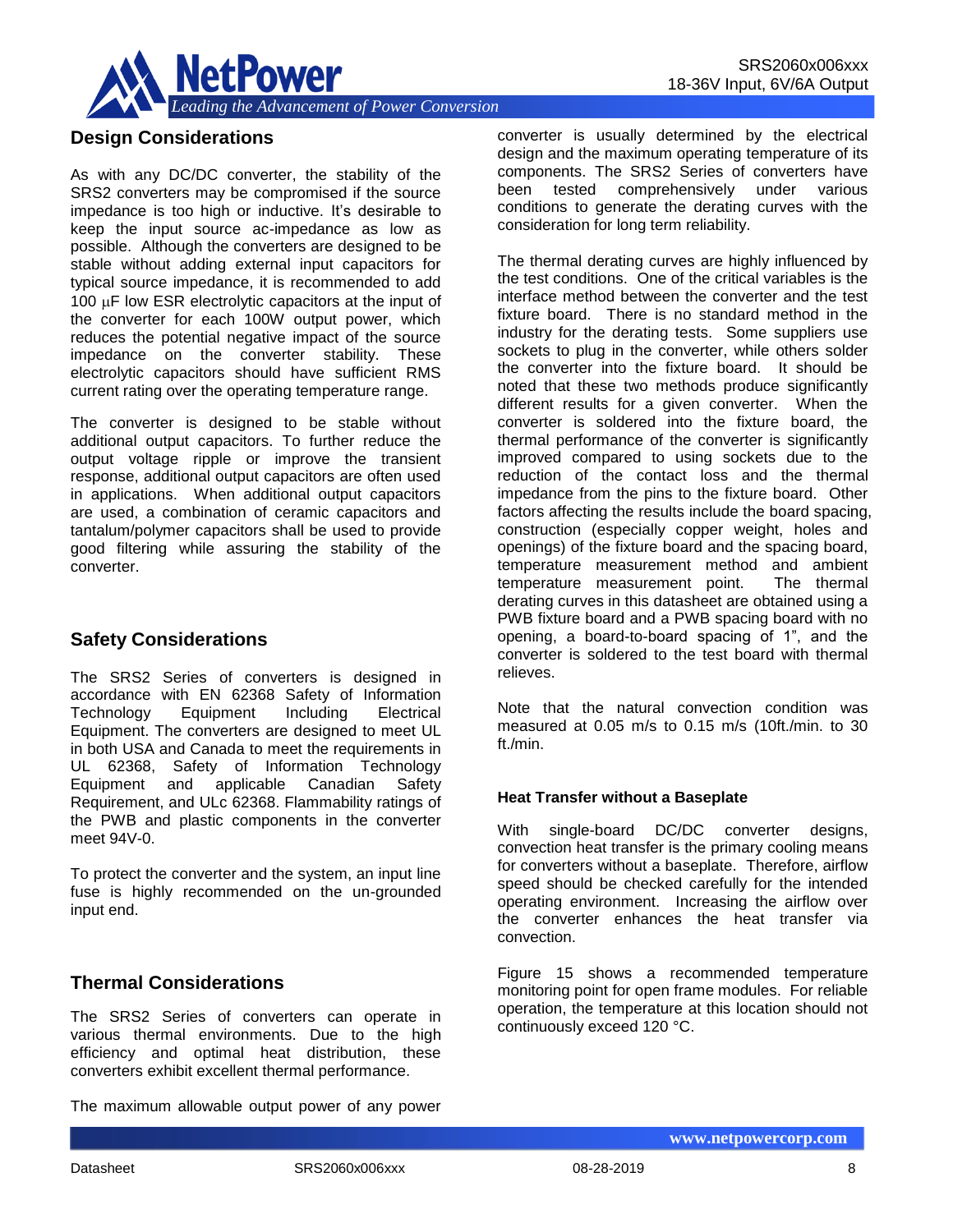



**Figure 15.** Temperature Monitoring Locations

#### **Heat Transfer with a Baseplate**

The SRS2 Series of converters has the option of using a baseplate for enhanced thermal performance.

The typical height of the converter with the baseplate option is 0.50''. The use of an additional heatsink or cold-plate can further improve the thermal performance of the converter.

For reliable operation, the baseplate temperature should not continuously exceed 100 °C

## **EMC Considerations**

The EMC performance of the converter is related to the layout and filtering design of the customer board. Careful layout and adequate filtering around the converter are important to confine noise generated by the switching actions in the converter and to optimize system EMC performance.